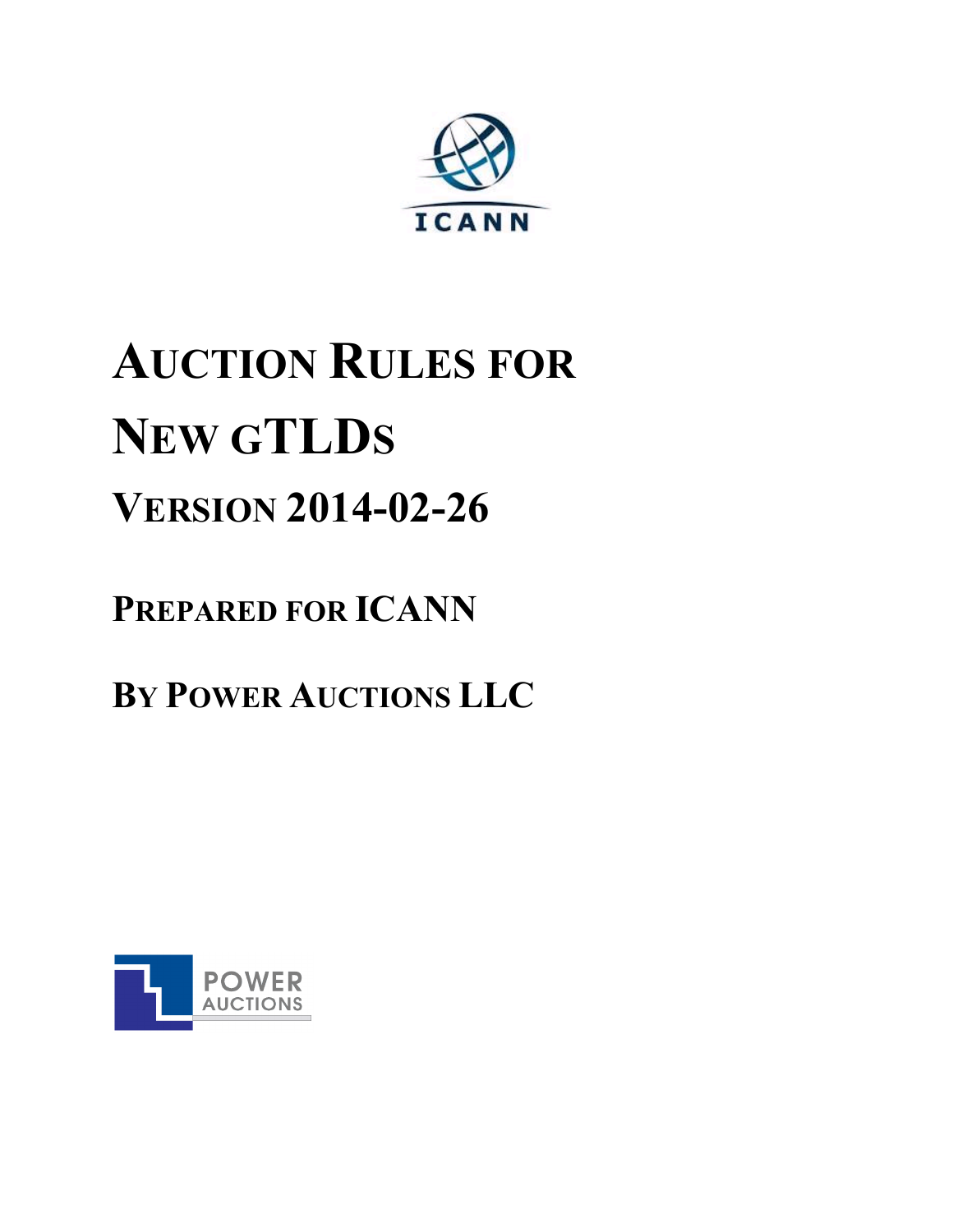### **Table of Contents**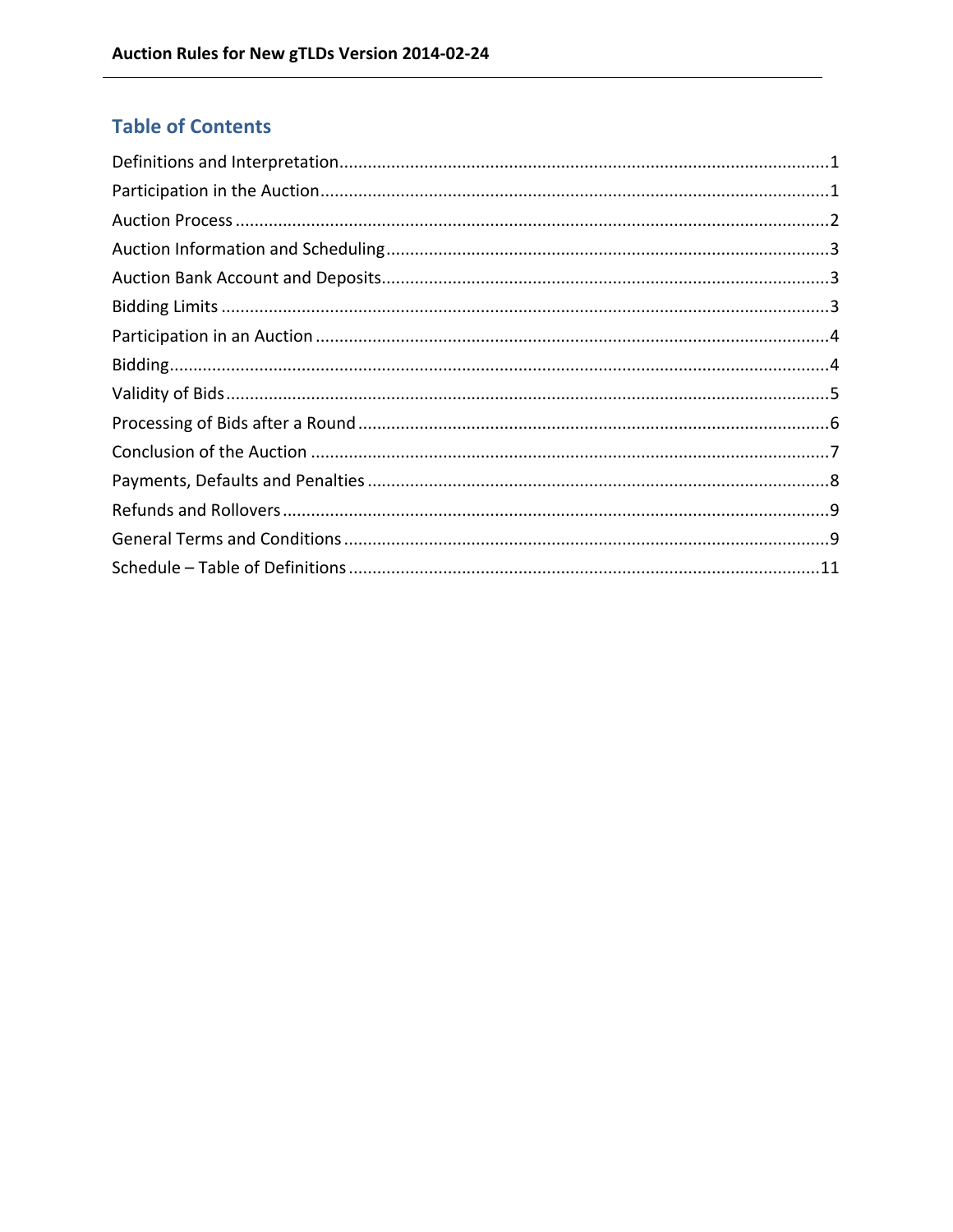#### **Auction Rules for New gTLDs**

- 1. This document ("Auction Rules") sets out the auction rules for resolving string contention among applicants for new gTLDs by the Internet Corporation for Assigned Names and Numbers ("ICANN").
- 2. Auctions for resolving string contention among applicants for new gTLDs will occur in a series of auction events. In each auction event ("Auction"), bidding will occur for one or more Contention Sets. If bidding occurs for at least two Contention Sets within an Auction, the bidding will occur simultaneously.
- 3. ICANN will be assisted in the implementation of these Auctions by its independent auction consultant, Power Auctions LLC (the "Auction Manager").

#### **Definitions and Interpretation**

- 4. The definitions are set out in the Glossary at the end of the Auction Rules. The majority of the terms are explained in the body of the Auction Rules. Terms used but not otherwise defined herein shall have the meanings ascribed to them in the gTLD Applicant Guidebook (the "Applicant Guidebook") or the "Bidder Agreement" (defined below). In the event of any inconsistency between the Bidder Agreement and the Applicant Guidebook or the Auction Rules, the Bidder Agreement shall prevail.
- 5. All prices in the Auction are expressed in whole numbers of United States dollars (\$US).
- 6. All references to time, unless otherwise stated, are to time defined under the UTC time standard.
- 7. Text boxes containing additional explanations and examples have been included in this document to assist applicants. The contents of these text boxes are not formally part of the Auction Rules.

? *Text boxes like these contain additional explanation and examples.*

#### **Participation in the Auction**

8. Prior to the scheduling of an Auction, an Intent to Auction notice will be provided to all members of an eligible Contention Set via the ICANN Customer Portal. To be eligible to receive an Intent to Auction notice from ICANN, requirements a-e below must be met:

All active applications in the Contention Set have:

- a) Passed evaluation
- b) Resolved any applicable GAC advice
- c) Resolved any objections
- d) Finalized any and all change requests
- e) No pending ICANN Accountability Mechanisms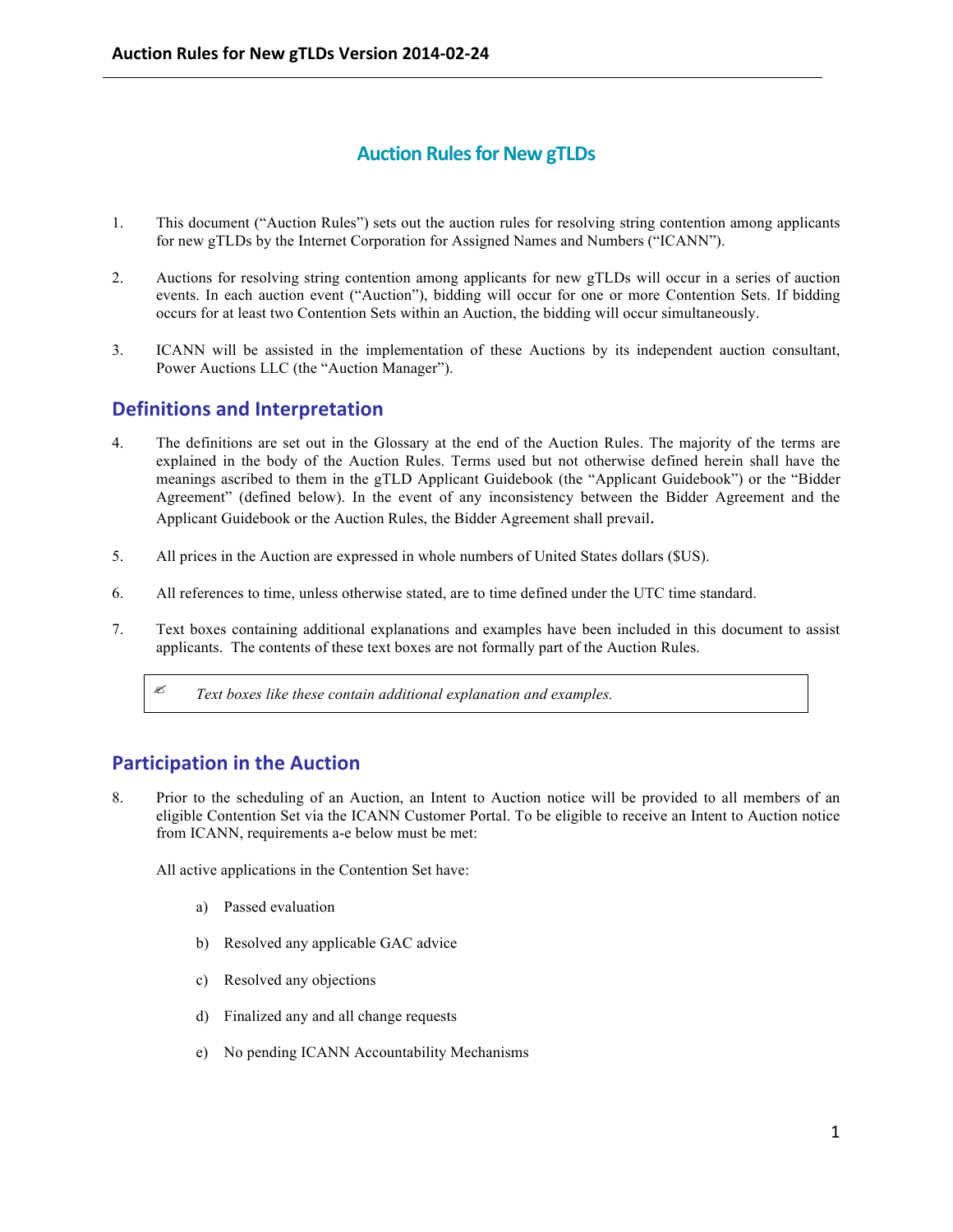9. If ICANN has not yet made the Name Collision Occurrence Assessment for each applied for gTLD in the Contention Set available, ICANN will defer the Auction upon the request of any applicant in the Contention Set until the Name Collision Occurrence Assessment is made available.

? *The deferment of an Auction until receipt of the Name Collision Occurrence Assessment provides applicants an opt-out mechanism to postpone the Auction.* 

- 10. After an applicant receives the Intent to Auction notice from ICANN pursuant to the eligibility requirements described in clause 8, if each and every member of the Contention Set submits a postponement request through the ICANN Customer Portal, ICANN at its sole discretion may postpone the Auction for that Contention Set to a future date. Postponement requests must be submitted by all members of the Contention Set within twenty eight (28) days after receipt of Intent to Auction notice from ICANN.
- 11. Eligible Contention Sets, pursuant to clauses 8 -10, will generally be notified in priority order by using the lowest priority number of an application within a Contention Set.
- 12. Before an Auction to resolve a given Contention Set, each Qualified Applicant may designate a party to bid on its behalf ("Designated Bidder"). Each Qualified Applicant or its Designated Bidder must execute a Bidder Agreement with the Auction Manager. The Bidder Agreement must be signed and returned to ICANN by the deadline specified in the Intent to Auction notice. A Qualified Applicant or its Designated Bidder, after executing a Bidder Agreement with Auction Manager, will henceforth be referred to as a "Bidder". Participation in an Auction is limited to Bidders. Failure to execute a Bidder Agreement by the deadline specified in the Intent to Auction notice and to submit a Deposit by the Deposit Deadline may result in the inability to participate in the Auction for the Contention Set, which will result in the rejection of the Qualified Applicant's application for the Contention String and the Contention String not being assigned or delegated to the relevant Qualified Applicant.
- 13. Before each Auction, each Bidder shall nominate up to two people ("Authorized Individuals") to bid on its behalf in the Auction.

? *Training materials will be made available to Authorized Individuals in advance of each Auction. In addition, Authorized Individuals will be invited and encouraged to participate in a mock auction, which will be conducted on the Auction Site prior to the live Auction.*

- 14. The first time in each Auction that an Authorized Individual accesses the Auction Site, he/she will be required to confirm acceptance of the Bidder Agreement and the Auction Rules.
- 15. All actions of Authorized Individuals on the Auction Site will be attributed to the Bidder that nominated the Authorized Individual to bid on its behalf.

#### **Auction Process**

- 16. Bidding will take place online at the Auction Site. Authorized Individuals will be given the web address of the Auction Site and will be provided with individual user names and passwords in order to access it. Authorized Individuals shall be obligated to keep this information confidential. The public will not have any access to the Auction Site.
- 17. Each Auction will take place in a number of Rounds, using an auction format known as an ascending clock auction. Each Round of an Auction will have a Starting Time and an Ending Time designated by the Auction Manager. There will be a Recess after each Round. Bids will be submitted between the Starting Time and Ending Time of the Round, subject to clause 39, and the results of the Round will be posted during the Recess after the Round.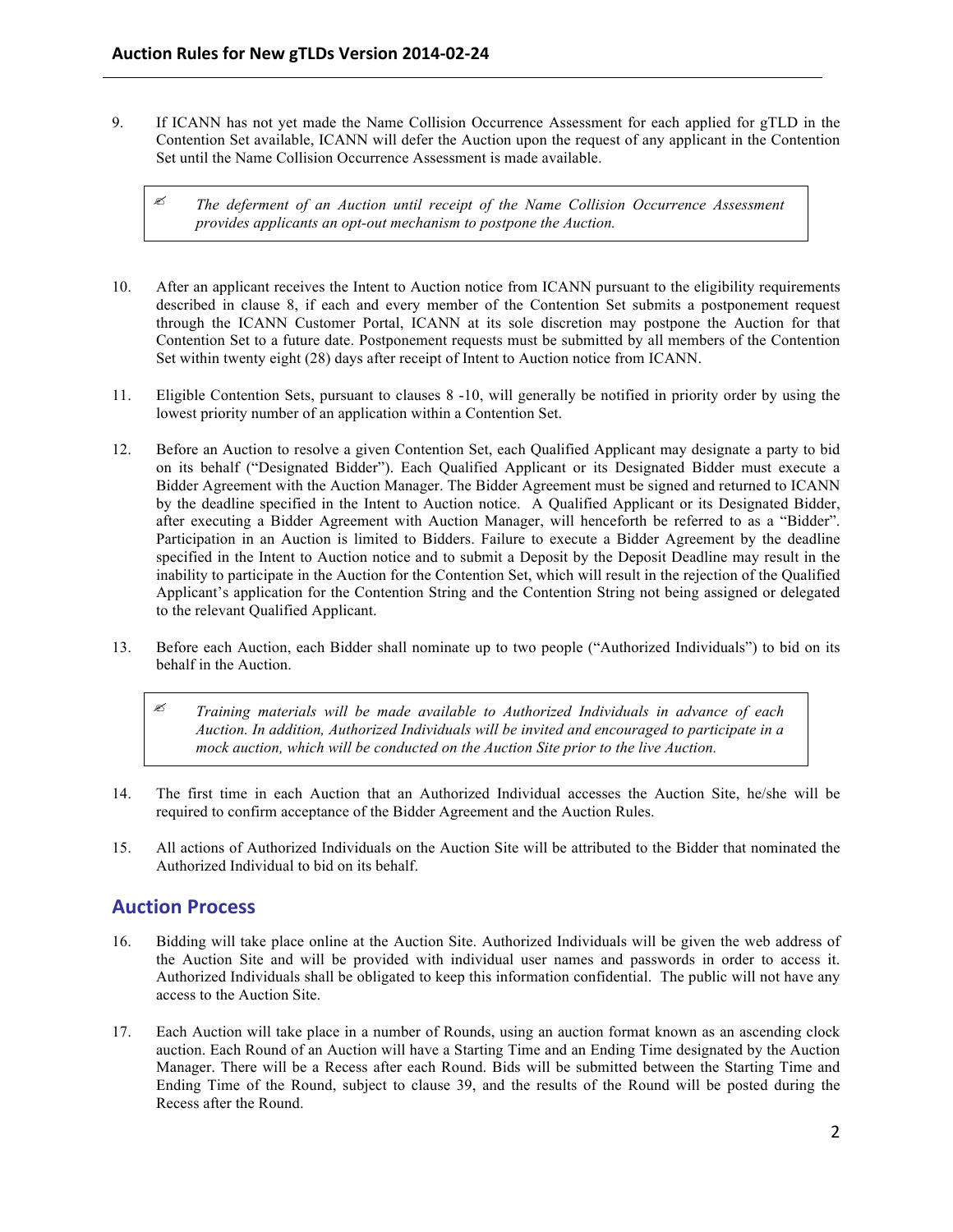18. These Auction Rules set out the rules for Contention Sets without "indirect contention" relationships. That is, the rules set forth within this document assume that there are direct contention relationships only, a condition that holds for the substantial majority of Auctions. In the event that an Auction will include a Contention Set that does not satisfy this condition, ICANN or the Auction Manager may issue an Addendum to the Auction Rules to address Contention Sets with both direct and indirect contention relationships. Such an Addendum will have the same force as these Auction Rules.

#### **Auction Information and Scheduling**

- 19. Prior to the commencement date of the Auction, ICANN or the Auction Manager will inform Bidders of relevant information relating to the Auction, including:
	- (a) The Contention Set or Sets that will be the subject of the Auction;
	- (b) confirmation of the Commencement Date on which the Auction will start; and
	- (c) the Starting Time, Ending Time and duration of Round 1.

? *It is anticipated that Auctions will be conducted once per month to resolve 20 Contention Sets per Auction, with the intention to complete all Auctions within one (1) year from the date of the first Auction. ICANN and Power Auctions may modify the frequency of Auctions and the number of Contention Sets to be resolved per Auction based on ICANN's and Power Auctions' mutual discretion.*

- 20. The first Round of an Auction will last 30 minutes, the recess after the first Round will last 20 minutes, and all subsequent Rounds and recesses will last 20 minutes each. All Contention Sets within a single Auction event will follow the same Auction Schedule. The Auction Manager may modify the Round or Recess timescales on an ad hoc basis with the electronic written consent of all remaining participants in an Auction.
- 21. The Auction Site will contain a schedule showing the indicative times for each Round and each Recess (the "Auction Schedule"). The Auction Schedule will be updated as necessary during the course of the Auction.

#### **Auction Bank Account and Deposits**

- 22. In advance of an Auction, each Bidder will receive wire instructions for an Auction Bank Account, which will be established for auction purposes by ICANN and Power Auctions LLC at a major US commercial bank. The funds in the Auction Bank Account will be held in escrow and segregated on a Bidder-by-Bidder basis.
- 23. All Deposits to the Auction Bank Account must be made by bank wire. All bank wires to the Auction Bank Account must be denominated in \$US. All bank wires to the Auction Bank Account must clearly identify the relevant Bidder and the relevant Contention Set.
- 24. All bank wires to the Auction Bank Account must be made from a bank account owned by the Bidder. If the Qualified Applicant is an entity that does not own a bank account, it is required to designate a Designated Bidder that owns a bank account. All refunds from the Auction Bank Account will be made only to the same bank account from which the associated deposit was made, except for exceptional circumstances and at the sole discretion of the Auction Manager.

#### **Bidding Limits**

25. Each Bidder will be assigned a Bidding Limit applicable to a Contention Set within an Auction based on the amount of the Deposit, net of any bank fees, submitted by the Bidder for such Contention Set.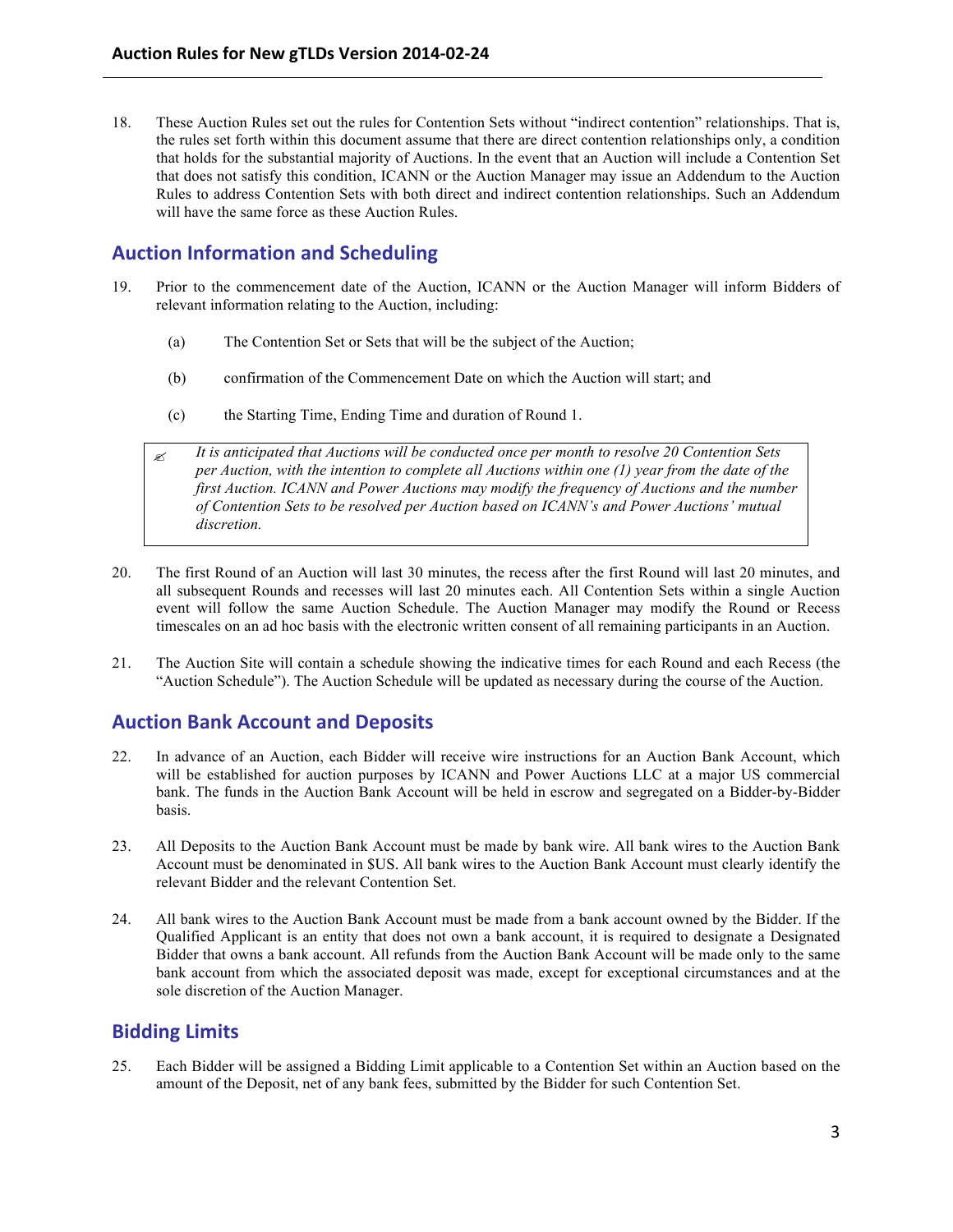- 26. The Bidding Limit will be determined by the amount of the Deposit applicable to the Contention Set received from the Bidder. If the Deposit is less than \$2,000,000, the Bidding Limit will be set at ten (10) times the Deposit. If the Deposit is \$2,000,000 or greater, the Bidding Limit will be deemed to be "Unlimited".
- 27. If a Bidder is eligible to bid for more than one Contention Set within an Auction, the Bidder will be assigned a separate Bidding Limit for each such Contention Set, and the Bidding Limits will be non-transferable among Contention Sets. If any wire to the Auction Bank Account is intended to provide Deposits for more than one Contention Set, the Bidder must provide clear instructions in a specified form to the Auction Manager as to the allocation of Deposits among the Contention Sets.
- 28. All wires and all instructions associated with Deposits, including instructions regarding the allocation of funds among Contention Sets from wires and funds rolled over from previous Auctions, must be received no later than 16:00 UTC on the day that is seven (7) calendar days prior to the Commencement Date of the relevant Auction (the "Deposit Deadline"), unless this deadline is waived, at the Auction Manager's sole discretion.

#### **Participation in an Auction**

- 29. To place Bids on a Contention Set within an Auction, a Bidder must submit a Deposit and thereby establish a positive Bidding Limit pursuant to clauses  $25 - 28$ . In the event no Qualified Applicant in a given Contention Set submit a Deposit by the Deposit Deadline, ICANN reserves the right to reject all applications subject to the Contention Set and not delegate any of the Contention Strings.
- 30. A Bidder who has submitted a Deposit for a Contention Set is required to participate in the Auction for the Contention Set unless the Bidder sends ICANN and the Auction Manager written notice that it has withdrawn from the Auction for the Contention Set. Such notification must be received by ICANN and the Auction Manager no later than the Deposit Deadline. In the absence of written notification or non-participation in the Auction, a default bid of one dollar (\$1), pursuant to clauses 31 and 42, will be entered automatically on the Bidders behalf.

#### **Bidding**

- 31. For each Round and for each Open Contention Set, a Start-of-Round Price and an End-of-Round Price will be announced to Bidders for the Contention Set. The Start-of-Round Price for each Contention Set in Round 1 will be one dollar (\$1). The Start-of-Round and End-of-Round Prices will increase as the Auction progresses, pursuant to clauses 44(c), 45 and 48.
- 32. A Bid represents a price, which a Bidder is willing to pay to resolve string contention within a Contention Set in favor of its Application.
- 33. There are two types of Bids:
	- (a) *Continue Bids:* A Continue Bid is a Bid for an Application at the End-of-Round Price for the relevant Contention Set (or a Proxy Bid at a specified greater price, see clauses 37 and 38 for further explanation of Proxy Bids); and
	- (b) *Exit Bids*: An Exit Bid is a Bid for an Application at a specified price, which is less than the Endof-Round Price but at least the Start-of-Round Price.
	- ? *The Auction Site will include a link to make it very easy to submit a Continue Bid. Clicking on this link will generate a bid at the End-of-Round Price. Bids may also be typed at other allowable prices.*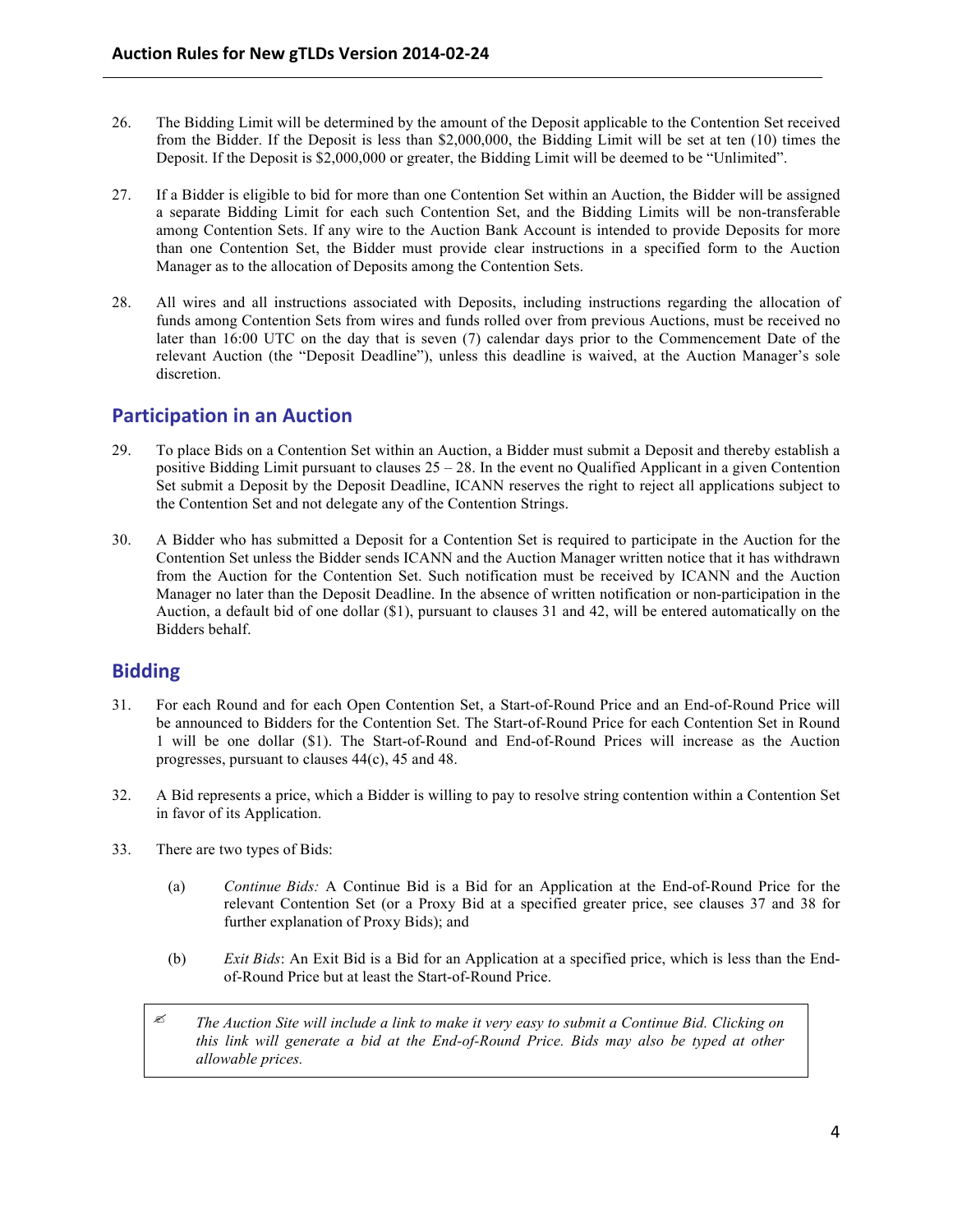- 34. A Bidder is permitted to submit a Bid for an Application in Round *n* ( $n \geq 2$ ) *if and only if* the Bidder submitted a Continue Bid for the same Application in Round  $n - 1$ .
- 35. Thus, a Continue Bid guarantees that the Bidder's Application will not be eliminated from the Contention Set in the then current Round. By contrast, an Exit Bid is the final bid that the Bidder will be permitted to place for its Application, subject to clause 48.
	- ? *The purpose of the bidding restriction in clause 34 is to prevent "bid sniping": a Bidder is not permitted to wait until the very end of the Auction to bid. Instead, the Bidder is required to bid for its Application in each and every Round (or to place a Proxy Bid that has the same effect).*
- 36. Bids may only be submitted during a Round (i.e. between the Starting Time and the Ending Time). During a Round, a Bidder may edit or cancel its Bids as often as desired, subject to the conditions set out in these Auction Rules. The valid Bids residing on the Auction Site at the Ending Time of the Round are binding on the respective Bidders and may not be amended or removed except pursuant to clause 39.
- 37. The End-of-Round Price for a Round is only the minimum price for a Continue Bid. Subject to limitations in clause 40, Continue Bids may be placed at prices higher than the End-of-Round Price. These are often referred to as Proxy Bids.
- 38. A Proxy Bid submitted by a Bidder in a prior Round, at a price of at least the relevant Start-of-Round Price for the current Round, will be treated the same as a Bid that has been placed in the current Round. It will be treated as an Exit Bid if its price is less than the relevant End-of-Round Price of the current Round, or otherwise as a Continue Bid.
	- $\mathscr{F}$  The Proxy Bid capability makes it possible to submit a Bid in Round 1 and to take no further *active part in the auction. In other words, it is not necessary to bid in real time in each Round. Proxy Bids submitted in a given Round will be processed by the auction software in each subsequent Round in exactly the same way as equivalent bids submitted during the Round. A Proxy Bid entered in one Round may also be amended during a subsequent Round, so long as the price was sufficiently large to keep the Bidder in the Auction until the subsequent Round.*
- 39. In the event that an Authorized Individual loses access to the Internet or is otherwise unable to place a Bid, the Auction Manager, at its sole discretion, may permit the submission of Bids by alternative means, generally by fax. The Auction Manager will provide forms for any submissions by fax. All such submissions by alternative means must be validated by an Authorized Individual. Any Authorized Individual who submits Bids by alternative means shall be deemed to have confirmed acceptance of the Bidder Agreement and the Auction Rules as if he or she had accepted them on the Auction Site pursuant to clause 14.

#### **Validity of Bids**

- 40. In order to be valid, a Bid must satisfy each and all of the following conditions:
	- (a) the Bid must have been submitted no earlier than the Starting Time of the relevant Round and no later than the Ending Time of the relevant Round, with the exception of Bids permitted by the Auction Manager pursuant to clause 39;
	- (b) the Bid must be placed by a Bidder for its Application in an Open Contention Set;
	- (c) in Round 2 or later, the Bid must be placed by a Bidder who submitted a Continue Bid for the same Application in the previous Round;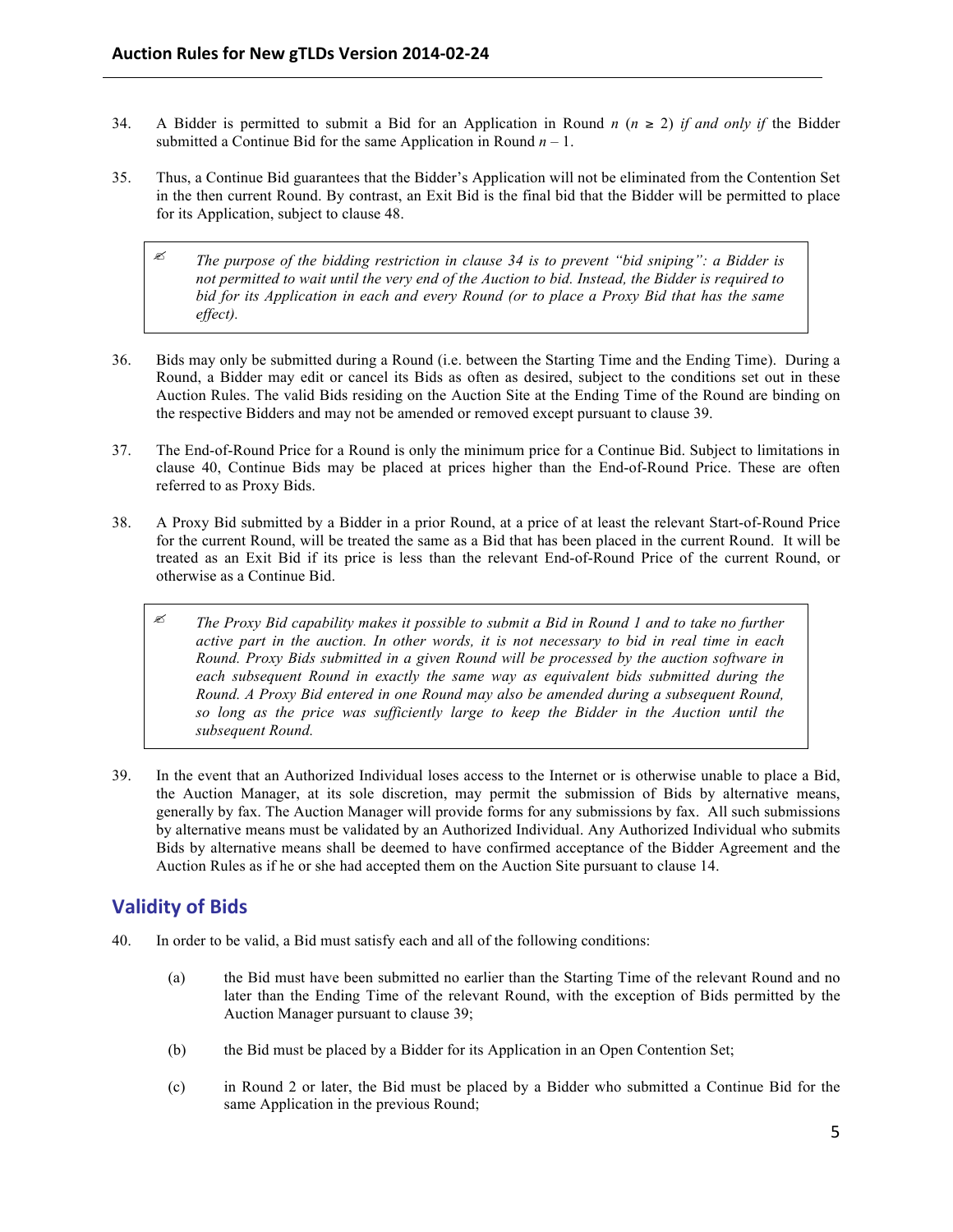- (d) the price of the Bid must be a whole number of \$US that is not less than the Start-of-Round Price for the Round; and
- (e) the price of the Bid must not exceed the Bidding Limit assigned to the Bidder for the Contention Set—this clause will not place any constraint if the Bidding Limit is "Unlimited".
- 41. The Auction Site will enforce the conditions of clause 40 on Bid submissions.
- 42. If a Bidder who is eligible to bid for a Contention Set in a given Round does not submit a valid Bid during the Round and is unable to correct this omission pursuant to clause 39, then a Bid at the Start-of-Round Price will be entered automatically on the Bidder's behalf.

#### **Processing of Bids after a Round**

- 43. During the Recess after each Round, the Auction Manager will process the Bids for each Open Contention Set and post the following results on the Auction Site to Bidders for the Contention Set:
	- (a) Number of eligible Bidders for next round (but not the identity of the remaining eligible Bidders); and
	- (b) Start-of-Round Price and an End-of-Round Price for the next round of the Auction.
- 44. An Open Contention Set will remain Open in the next Round if and only if valid Continue Bids were received for Applications within the Contention Set from at least two (2) Bidders. In this event:
	- (a) the number of Bidders remaining in the Contention Set at the End-of-Round Price (i.e. the number of Bidders who submitted Continue Bids) ("Aggregate Demand") (but not the identity of the remaining eligible Bidders) will be posted to Bidders for the Contention Set;
	- (b) the next Round's Start-of-Round Price for the Contention Set, equal to the current Round's Endof-Round Price, will be announced to Bidders for the Contention Set; and
	- (c) the next Round's End-of-Round Price for the Contention Set, strictly greater than the current Round's End-of-Round Price, will be announced to Bidders for the Contention Set.
- 45. The price increment used to obtain the End-of-Round Price in clause 44(c) will be set by the Auction Manager taking into account Aggregate Demand for the Contention Set and other information relevant to the likely level of prices for the Contention Set, but the actual level of increment that is selected will be at the Auction Manager's sole discretion.

? *Aggregate Demand is defined as the number of Continue Bids for Applications received in a Round, aggregated over all Bidders for the Contention Set. It does not attempt to describe commercial demand for the gTLD.* 

- 46. An Open Contention Set will close after a Round if valid Continue Bids for the Contention Set were received from only one (1) Bidder. In this event:
	- (a) the Bidder who submitted the only Continue Bid for the Contention Set will be deemed the Winner of the Contention Set;
	- (b) the Winning Price will be deemed to be the amount of the highest Exit Bid for the Contention Set, including automatic bids entered pursuant to clauses 30 and 42 and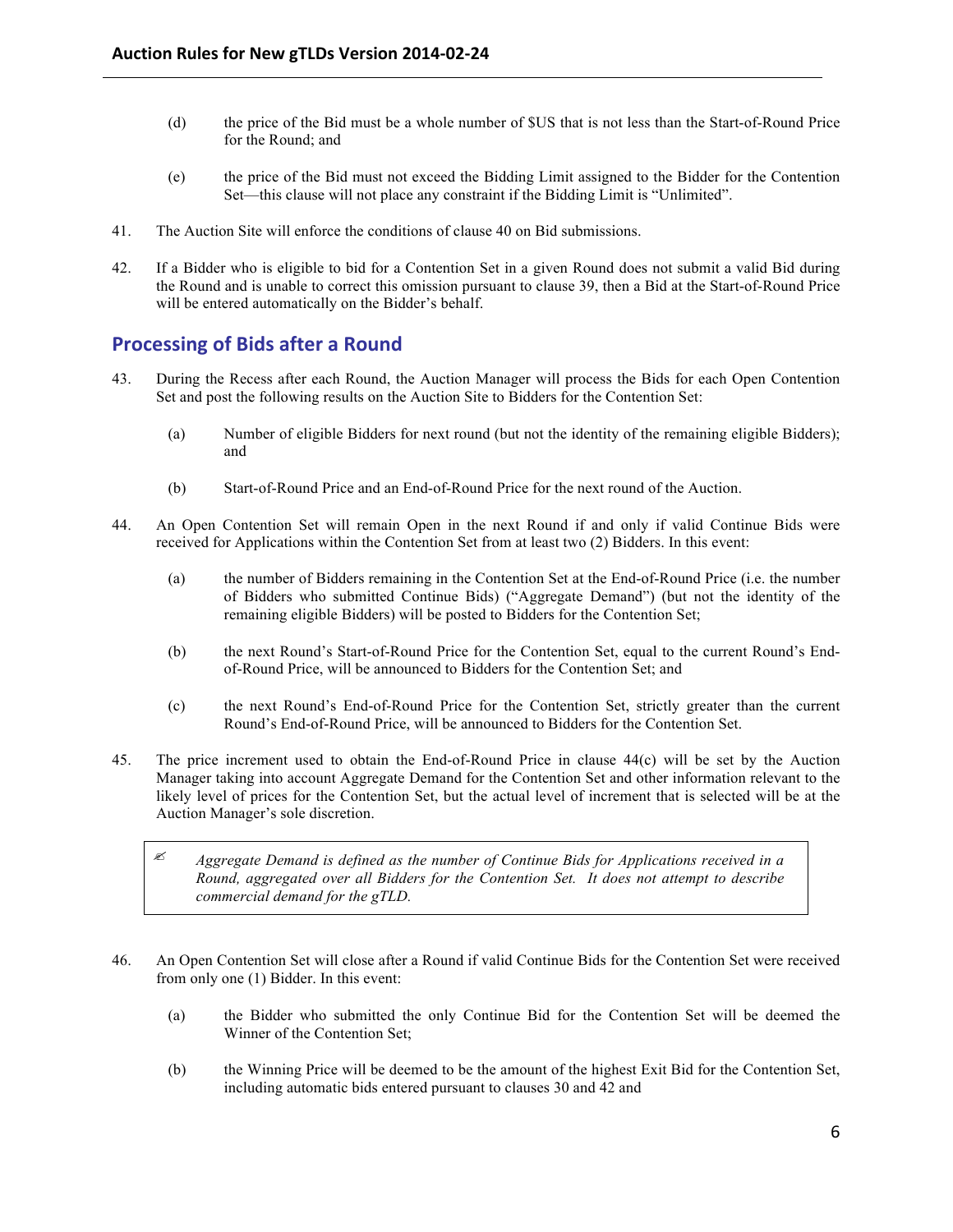- (c) the fact that the Contention Set has closed, and the amount of the Winning Price, will be announced to all Bidders for the Contention Set.
- 47. An Open Contention Set will also close after a Round if no valid Continue Bid was received for the Contention Set from any Bidder. In this event:
	- (a) the Bidder who submitted the highest Exit Bid for the Contention Set, including automatic bids entered pursuant to clauses 30 and 42, will be deemed the Winner of the Contention Set, subject to clauses  $48 - 50$ ;
	- (b) the Winning Price will be deemed to be the amount of the second-highest Exit Bid for the Contention Set, including automatic bids entered pursuant to clauses 30 and 42 and
	- (c) the fact that the Contention Set has closed, and the amount of the Winning Price, will be announced to all Bidders for the Contention Set.
- 48. In the event that there is a tie among the highest Exit Bids ("Tying Bid Price") in the application of clause 47, the Contention Set will enter a single Tie-Breaking Round, which will be conducted as follows:
	- (a) only those Bidders whose Exit Bids for the Contention Set equalled the Tying Bid Price are eligible to bid in the Tie-Breaking Round;
	- (b) the price of the Bid must be a whole number of \$US that is not less than the Tying Bid Price; and
	- (c) the price of the Bid must not exceed the Bidding Limit assigned to the Bidder for the Contention Set by more than \$50,000—this clause will not place any constraint if the Bidding Limit is "Unlimited".
- 49. If a Bidder who is eligible to bid in a Tie-Breaking Round does not submit a valid Bid during the Round and is unable to correct this omission pursuant to clause 39, then a Bid at the Tying Bid Price will be entered automatically on the Bidder's behalf.
- 50. The highest Bidder wins the Tie-Breaking Round and the Winning Price is deemed to be the amount of the second-highest Bid of the Tie-Breaking Round, including automatic bids entered pursuant to clause 49. In the event that there is a tie for Winner of the Tie-Breaking Round, the tie will be broken by means of a quasirandom number generator accessed by the Auction Site.
	- ? *The probability of ties can be reduced by utilizing the full richness of allowable prices, rather than bidding round numbers. For example, instead of placing a Bid at \$250,000, consider placing a Bid at \$250,017.*

*The use of quasi–random numbers to break ties is a well-established practice in spectrum auctions organized by various national telecommunications regulators around the world.*

#### **Conclusion of the Auction**

- 51. The Auction concludes when every Contention Set in the Auction has Closed.
- 52. After a Contention Set has closed, the Winning Bidder will be informed that it has won and will be informed of the Winning Price. All other Bidders for the Contention Set will be informed of the Winning Price only.
- 53. After the Auction has concluded, the Auction Manager will provide a complete, confidential report about the Auction to ICANN.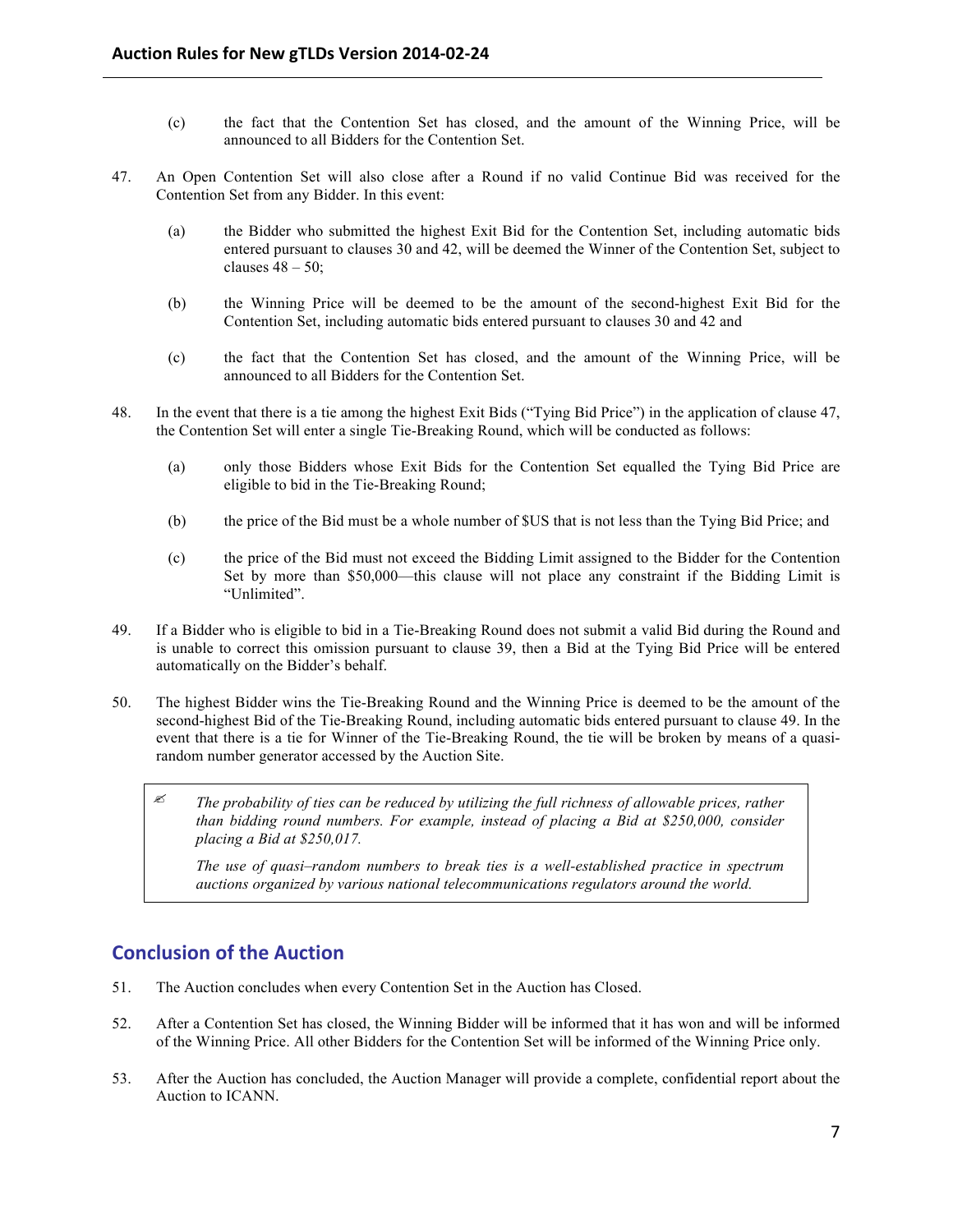- 54. After receiving the Auction Manager's report, ICANN will make the following information publicly available on its website within seven (7) Calendar Days:
	- (a) the Start-of-Round and End-of-Round Prices of each Round, for each Contention Set;
	- (b) the Aggregate Demand of each Round, for each Contention Set (but not the identities of the participants in each Round);
	- (c) the Winning Price for each Contention Set; and
	- (d) the identity of the Winner.

#### **Payments, Defaults and Penalties**

- 55. If a Bidder wins the Auction for one or more Contention Sets, its aggregate Deposit for the Auction will be automatically applied toward payment of its aggregate Winning Prices. To the extent the aggregate Deposit exceeds the aggregate Winning Prices and any penalties, if applicable, the Bidder will be entitled to a refund.
- 56. The Winner of any Contention Set is required to pay the net balance of the aggregate Winning Prices by bank wire to the Auction Bank Account. Payment must be received within twenty (20) Business Days of the Close of the Auction for the Contention Set. In the event that a Bidder anticipates that it would require a longer payment period than twenty (20) Business Days due to verifiable government-imposed currency restrictions, the Bidder may advise Auction Manager well in advance of the Auction and Auction Manager will consider applying a longer payment period to all Bidders within the same Contention Set.
- 57. Any Winner from whom the net balance owed of the Winning Price(s) is not received within twenty (20) Business Days of the Close of the Auction for the Contention Set is subject to being declared in default. The Auction Manager, at its sole discretion, may delay the declaration of default for a brief period, but only if the Auction Manager determines in its sole discretion that receipt of full payment appears to be imminent.
- 58. Once declared in default, any Winner is subject to immediate forfeiture of its position in the Auction and assessment of default penalties.
- 59. After a Winner is declared in default, the remaining Bidders will receive offers to have their Applications accepted, one at a time, in descending order of and subject to payment of its respective Exit Bid. In this way, the next Bidder would be declared the winner subject to payment of its Exit Bid. Each Bidder that is offered the relevant gTLD will be given four (4) Business Days to respond as to whether it wants its Application to win. A Bidder who responds in the affirmative will have four (4) Business Days after its response to submit a 10% deposit and an additional sixteen (16) Business Days to submit the balance of its payment. The same default procedures and penalties are in place for any runner-up Bidder receiving such an offer. A Bidder who declines such an offer cannot rescind its decision to decline the offer, has no further obligations in this context and will not be considered in default.
- 60. The penalty for defaulting on the Winning Price will equal 10% of the Winning Price, but not to exceed two million dollars (\$2,000,000). Default penalties will be forfeited on an individual Contention String basis and charged against the Bidder's aggregate Deposit for the Auction. In the event a Bidder participates in multiple Contention Sets in an Auction and defaults on its net balance owed, the Bidder must provide by written notice the order of allocation of the aggregate Deposit net of penalties to those Contention Sets it has won.
- 61. A Bidder will be subject to a penalty of up to the full amount of the Deposit forfeiture of its Applications and/or termination of any or all of its registry agreements for a serious violation of the Auction Rules or Bidder Agreement. Without limiting the foregoing, violations of clause 66 (the anti-collusion clause) shall be considered to be serious violations of the Auction Rules.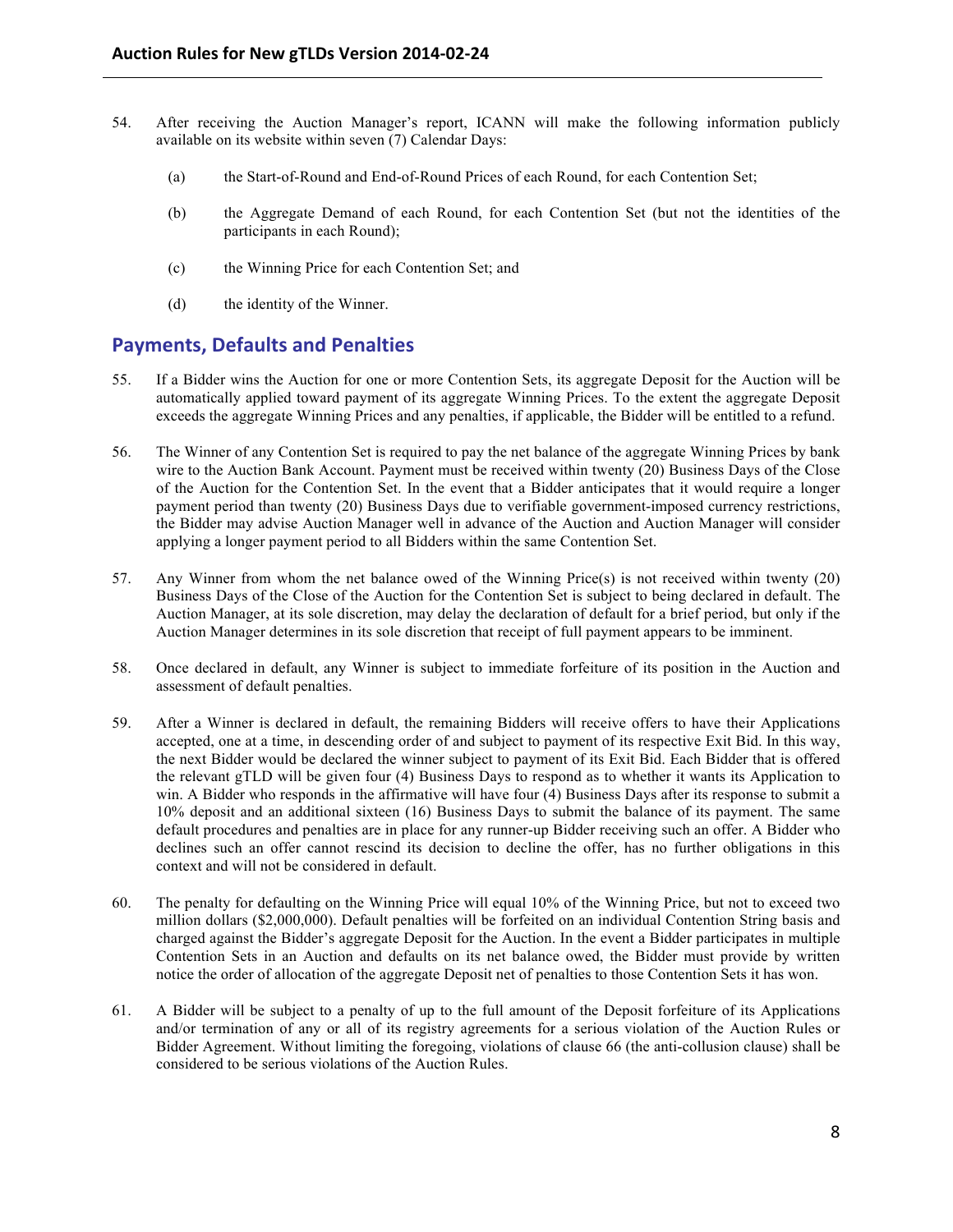#### **Refunds and Rollovers**

- 62. If a Bidder did not win any Contention Sets in an Auction, its Deposits will be eligible for a refund. All refunds are denominated in \$US.
- 63. If a Bidder wins at least one Contention Set in an Auction, and the Bidder's aggregate Deposit exceed its aggregate Winning Prices for an auction and any applicable Penalties, the Bidder will be entitled to a refund of the excess funds.
- 64. All refunds are net of any associated wire fees and will be initiated to the Bidder within seven (7) calendar days after the conclusion of the Auction unless the Bidder requests the funds be committed to Deposits for a future Auction, subject to clause 65.
- 65. Upon the Bidder's request and to the extent practical, the Auction Manager will work with the Bidder to roll over the Deposit to a future Auction. Such a request must be received no later than 16.00 UTC two (2) calendar days following the day on which the Auction concluded.
	- ? *Rollover: After the conclusion of an Auction a Bidder may request the excess funds from its Deposit to be applied toward a future Auction. This request is due to the Auction Manager by 16.00 UTC 2 calendar days after the conclusion of the Auction.*

*The allocation of the Rollover to various Contention Sets must be provided to the Auction Manager prior to the Deposit Deadline for the next applicable Auction.* 

#### **General Terms and Conditions**

- 66. For each Contention Set in an Auction, there will be a Blackout Period, extending from the Deposit Deadline for the Auction until full payment has been received in the Auction Bank Account from the Winner of the Contention Set, pursuant to Clause 55, or another Bidder, pursuant to clauses 57-59. During the Blackout Period, all applicants for Contention Strings within the Contention Set are prohibited from cooperating or collaborating with respect to, discussing with each other, or disclosing to each other in any manner the substance of their own, or each other's, or any other competing applicants' bids or bidding strategies, or discussing or negotiating settlement agreements or post-Auction ownership transfer arrangements, with respect to any Contention Strings in the Auction. The prohibition against these activities applies only with respect to Contention Strings that are within Blackout Periods; during the same time periods, applicants are permitted to engage in these activities with respect to other Contention Strings that are not within Blackout Periods and applicants are permitted to engage in discussions unrelated to Contention Strings.
- 67. ICANN or the Auction Manager may terminate, suspend and resume, re-run a round, or change all or any part of an Auction, if ICANN or the Auction Manager determines in its sole discretion that such decision is justified by a technical or operational reason. ICANN or the Auction Manager will, without undue delay, give notice to each Bidder of any decision taken under this clause 67 and the respective reason(s).
- 68. ICANN shall be entitled in its sole discretion to amend these Auction Rules for any Auction at any time at least fifteen (15) days prior to that Auction. Any amendments to these Auction Rules will be published to the New gTLD microsite.
- 69. ICANN and the Auction Manager do not assume any liability to the Bidder. Each Bidder expressly releases, indemnifies and holds harmless the Auction Manager from any and all claims, including all damages, losses, liabilities, costs or expenses and claims thereof, whether direct or indirect, which may arise out from, or be related to the Auction, including but not limited to, (i) the quality or availability of the Auction Software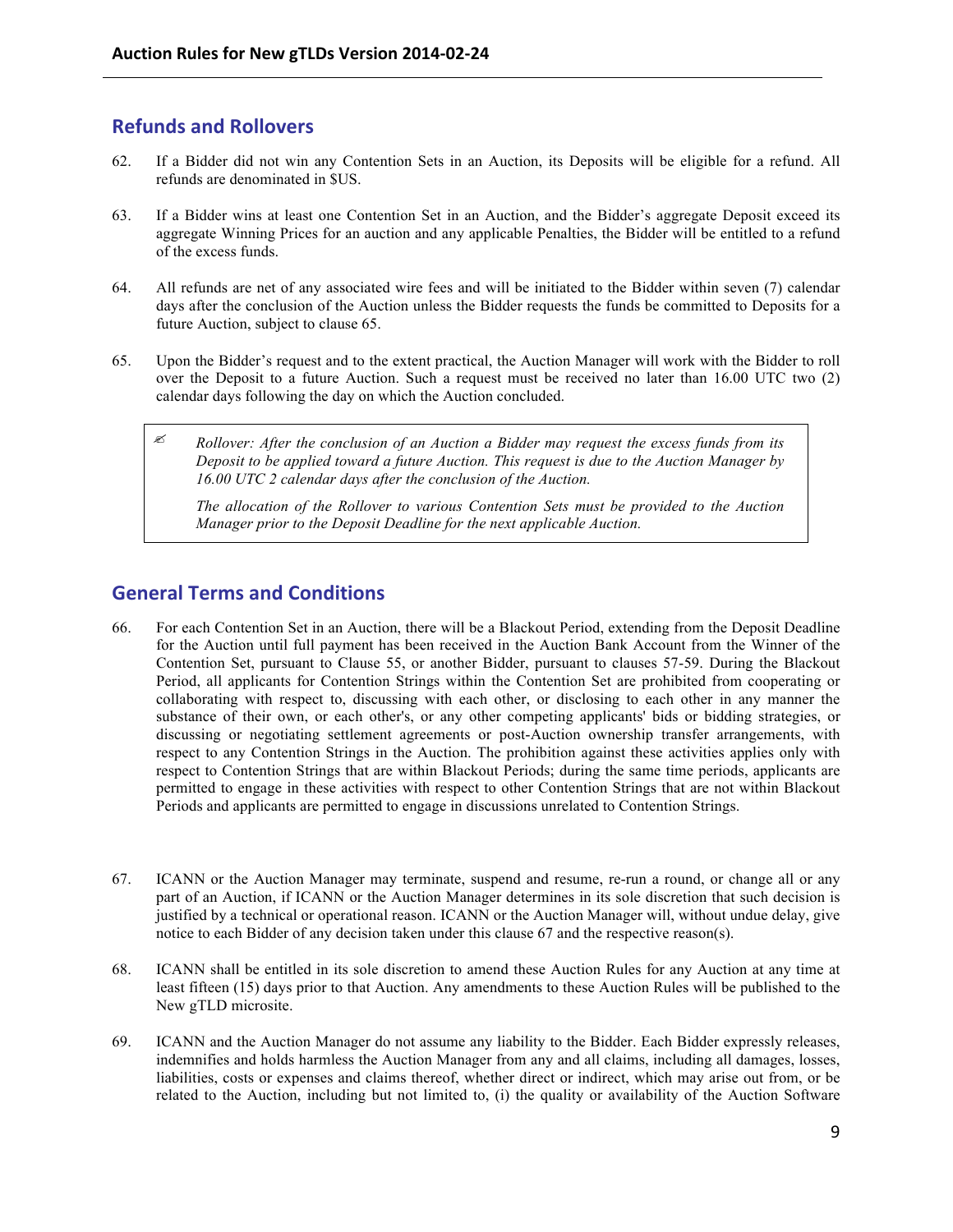System, any disturbance in the technical process, the receipt, storage and/or security of Bids, or the Bidder being or not being selected as a Winner; (ii) reasonable attorneys' fees and expenses and other professional fees and expenses, which the Auction Manager may suffer or incur by reason of any action, claim or proceeding brought against the Auction Manager arising out of or relating in any way to the Auction, the Bidder Agreement or any transaction to which the Bidder Agreement relates; and (iii) any incidental or consequential damage, lost profits or lost opportunity. The limitations of liability set forth in this clause shall not apply to cases of gross negligence or wilful misconduct by the Auction Manager.

70. If any dispute or disagreement arises in connection with these Auction Rules, including the interpretation or application of these Auction Rules, or the form, content, validity or time of receipt of any Bid, ICANN's decision shall be final and binding.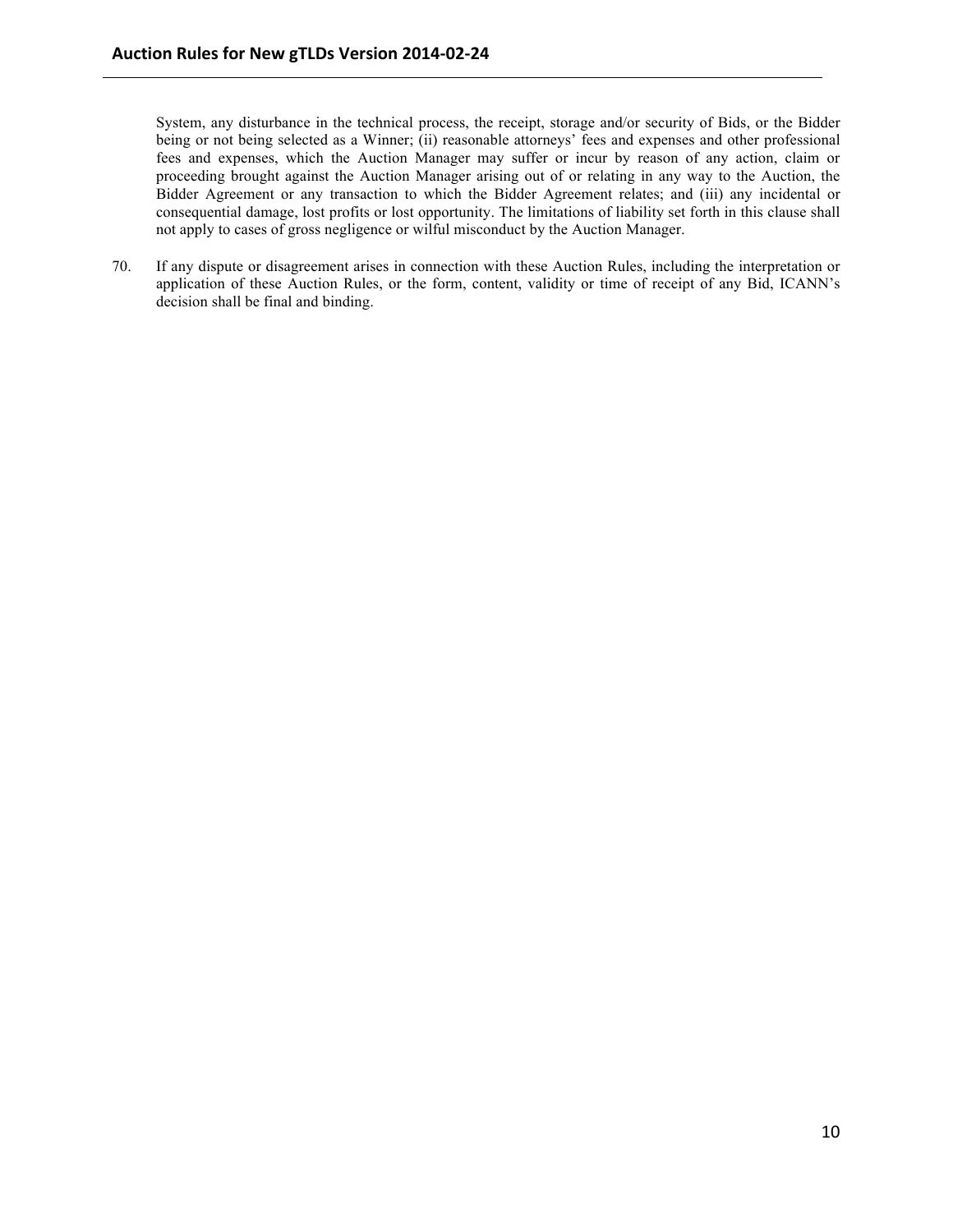#### **Schedule – Table of Definitions**

| <b>Item</b>                             | <b>Applies to</b>                                | <b>Definition</b>                                                                                                                                                                                      |
|-----------------------------------------|--------------------------------------------------|--------------------------------------------------------------------------------------------------------------------------------------------------------------------------------------------------------|
| Active                                  | Round                                            | A Round status denoting the Round is open for bidding.                                                                                                                                                 |
| <b>Aggregate Demand</b>                 | Contention<br>Set, with<br>respect to a<br>Round | The number of Continue Bids for Applications received in a<br>Round, aggregated over all Bidders for the Contention Set.                                                                               |
| <b>Application</b>                      | <b>Contention Set</b>                            | An application for a specific gTLD string.                                                                                                                                                             |
| <b>Auction</b>                          | <b>Bidders</b>                                   | The ICANN auction event for resolving string contention<br>among Applications for one or more Contention Sets, governed<br>by a Bidder Agreement and the Auction Rules as set out in this<br>document. |
| <b>Auction Bank</b><br><b>Account</b>   | Auction                                          | A bank account maintained by Power Auctions or ICANN to<br>receive Deposits.                                                                                                                           |
| <b>Auction Manager</b>                  | Auction                                          | Power Auctions LLC.                                                                                                                                                                                    |
| <b>Auction Schedule</b>                 | Auction                                          | A schedule showing the indicative timing of each Round and<br>each Recess in relation to an Auction.                                                                                                   |
| <b>Auction Site</b>                     | Auction                                          | The website at which Bids will be submitted                                                                                                                                                            |
| <b>Authorized</b><br><b>Individuals</b> | Bidder                                           | Up to two individuals nominated by a Bidder to bid on its<br>behalf.                                                                                                                                   |
| <b>Blackout Period</b>                  | <b>Contention Set</b>                            | A time period, extending from the Deposit Deadline until full<br>payment has been received, during which applicants are<br>prohibited from engaging in the activities described in Clause<br>66.       |
| <b>Bid</b>                              | <b>Contention Set</b><br>during a<br>Round       | A Bidder's binding willingness to secure its Application within<br>the Contention Set at prices up to the specified price.                                                                             |
| <b>Bidder</b>                           | Auction                                          | A Qualified Applicant or its Designated Bidder identified as the<br>Bidder in the ICANN Registration Form.                                                                                             |
| <b>Bidder Agreement</b>                 | Auction                                          | The Agreement entered into between Bidders and the Auction<br>Manager that provides terms and conditions for participation in<br>the Auction.                                                          |
| <b>Bidding Limit</b>                    | Bidder, for a<br><b>Contention Set</b>           | An upper limit on the price that a Bidder can specify for its Bid<br>on an Application within a Contention Set, based on the Deposit<br>submitted by the Bidder for that Contention Set.               |
| <b>Business Day</b>                     |                                                  | Monday to Friday, excluding days that banks are closed in New<br>York City, New York                                                                                                                   |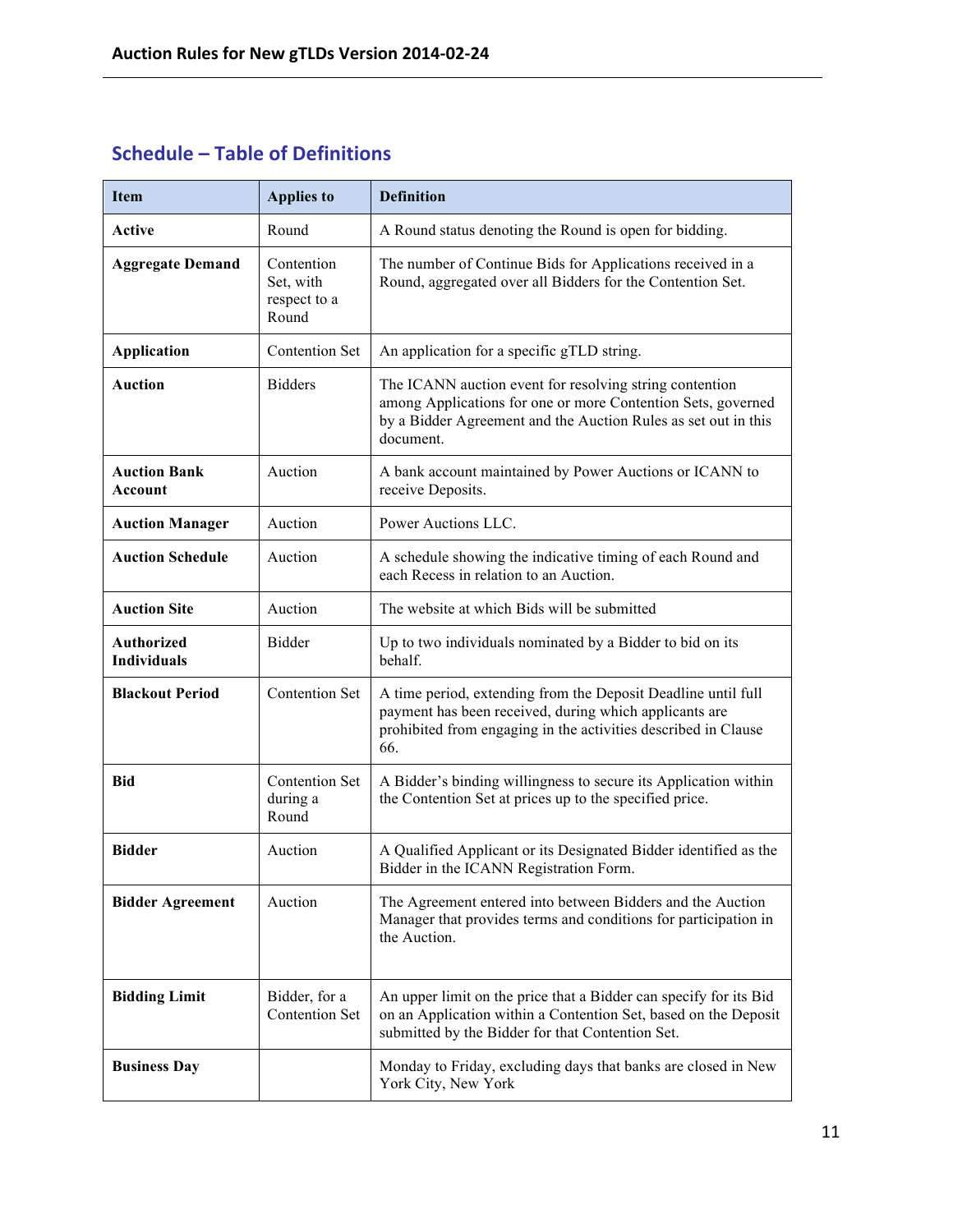| <b>Item</b>                | <b>Applies to</b>                          | <b>Definition</b>                                                                                                                                                                                                                                                                                                                                                                                                                    |
|----------------------------|--------------------------------------------|--------------------------------------------------------------------------------------------------------------------------------------------------------------------------------------------------------------------------------------------------------------------------------------------------------------------------------------------------------------------------------------------------------------------------------------|
| <b>Closed</b>              | <b>Contention Set</b>                      | A status for a Contention Set indicating that one of the<br>conditions set out in clauses 46 and 47 has been met. Bidding<br>on Applications in the Contention Set is no longer permitted.                                                                                                                                                                                                                                           |
| Commencement<br>Date       | Auction                                    | The date on which Round 1 of the Auction is scheduled to start.                                                                                                                                                                                                                                                                                                                                                                      |
| <b>Contention Set</b>      | Auction                                    | A group of strings that are identical or similar to one another.                                                                                                                                                                                                                                                                                                                                                                     |
| <b>Continue Bid</b>        | Application<br>during a<br>Round           | A Bid for an Application within a Contention Set at the End-of-<br>Round Price for that Contention Set or any higher price.                                                                                                                                                                                                                                                                                                          |
| <b>Deposit</b>             | Bidder, for a<br><b>Contention Set</b>     | Money deposited into the Auction Bank Account by a Bidder<br>for a nominated Contention Set.                                                                                                                                                                                                                                                                                                                                         |
| <b>Deposit Deadline</b>    | Bidder, for a<br><b>Contention Set</b>     | 16:00 UTC on the day that is seven calendar days prior to the<br>Commencement Date of the relevant Auction.                                                                                                                                                                                                                                                                                                                          |
| <b>Designated Bidder</b>   | Qualified<br>Applicant                     | A party designated by a Qualified Applicant to bid on its behalf<br>in an Auction                                                                                                                                                                                                                                                                                                                                                    |
| <b>Ending Time</b>         | Round                                      | The time at which any particular Round ends.                                                                                                                                                                                                                                                                                                                                                                                         |
| <b>End-of-Round Price</b>  | <b>Contention Set</b><br>during a<br>Round | The lowest price at which a Continue Bid for an Application<br>within a Contention Set may be placed in a Round.                                                                                                                                                                                                                                                                                                                     |
| <b>Exit Bid</b>            | Application<br>during a<br>Round           | A Bid for an Application at any price less than the End-of-<br>Round Price but greater than or equal to the Start-of-Round<br>Price for that Contention Set.                                                                                                                                                                                                                                                                         |
| <b>ICANN</b>               |                                            | Internet Corporation for Assigned Names and Numbers                                                                                                                                                                                                                                                                                                                                                                                  |
| Open                       | <b>Contention Set</b><br>during Round      | A status indicating that any eligible Bidder for that Contention<br>Set may place a Bid on its Application, if that Bid meets the<br>requirements in Clause 34. All Contention Sets are Open in<br>Round 1.                                                                                                                                                                                                                          |
| <b>Posted</b>              | Round                                      | A Round status indicating that the Bids from the most recent<br>Round have been processed and that the results have been made<br>available to Bidders. When a Round is Posted, Bidders will be<br>able to see the Aggregate Demand for the Contention Sets that<br>they have Applications within, whether any of these Contention<br>Sets have Closed, the Applications that they have secured and<br>the associated Winning Prices. |
| <b>Proxy Bid</b>           | Application<br>during a<br>Round           | A Bid for an Application within a Contention Set at a price<br>higher than the End-of-Round Price for that Contention Set.                                                                                                                                                                                                                                                                                                           |
| <b>Qualified Applicant</b> | Auction                                    | An entity that has submitted an Application for a new gTLD,<br>has received all necessary approvals from ICANN, and which is<br>included within a Contention Set to be resolved by an Auction                                                                                                                                                                                                                                        |